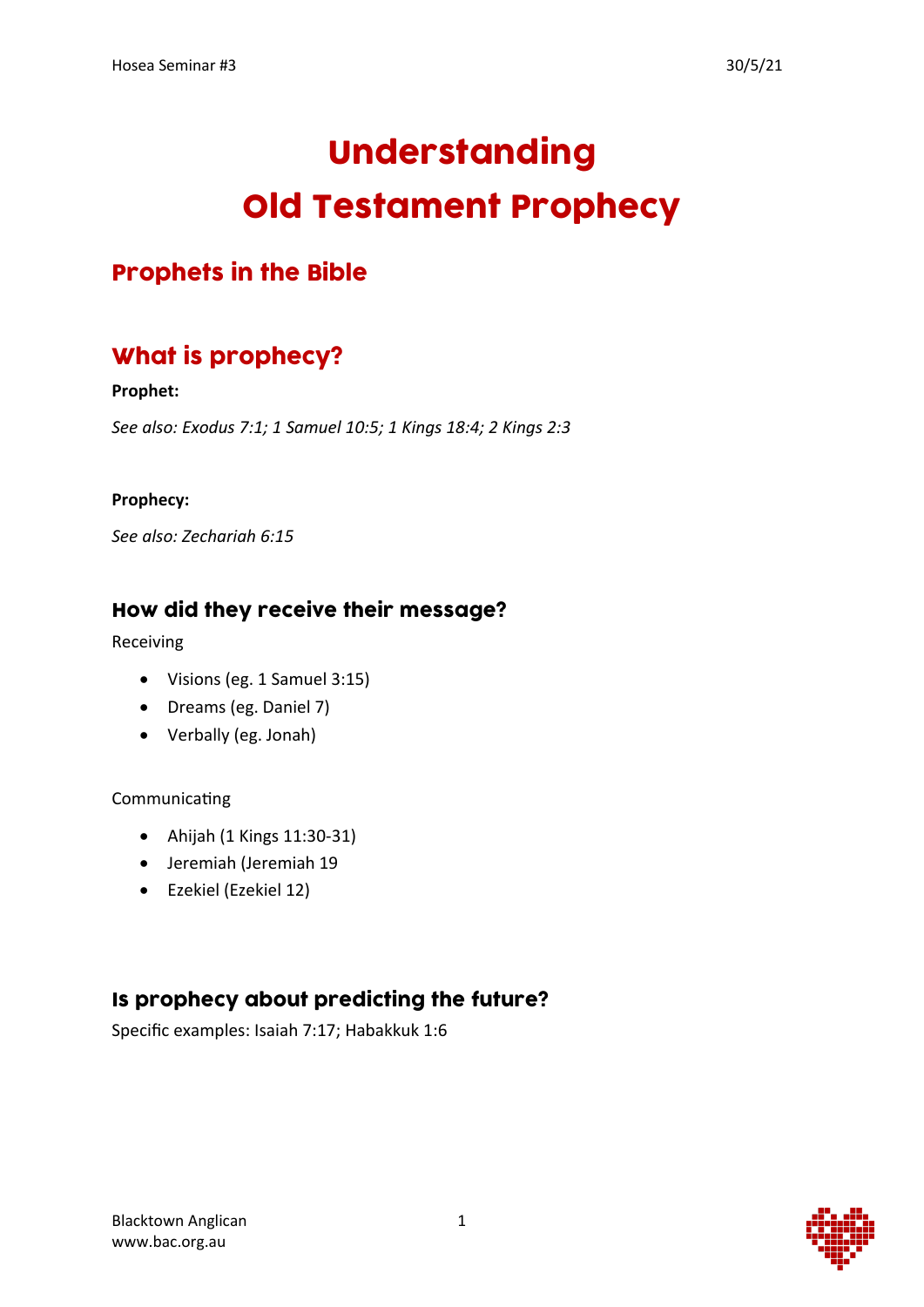## **Activity**

What do we learn about each of these prophets and their message from these introductions?

- Jeremiah 1:1-3
- Ezekiel 1:1-3
- Nahum 1:1
- Micah 1:1
- Haggai 1:1-4

#### Tips for understanding Old Testament Prophecy 1.

- 2.
- 3.
- 4.
- 5.
- 6.
- 7.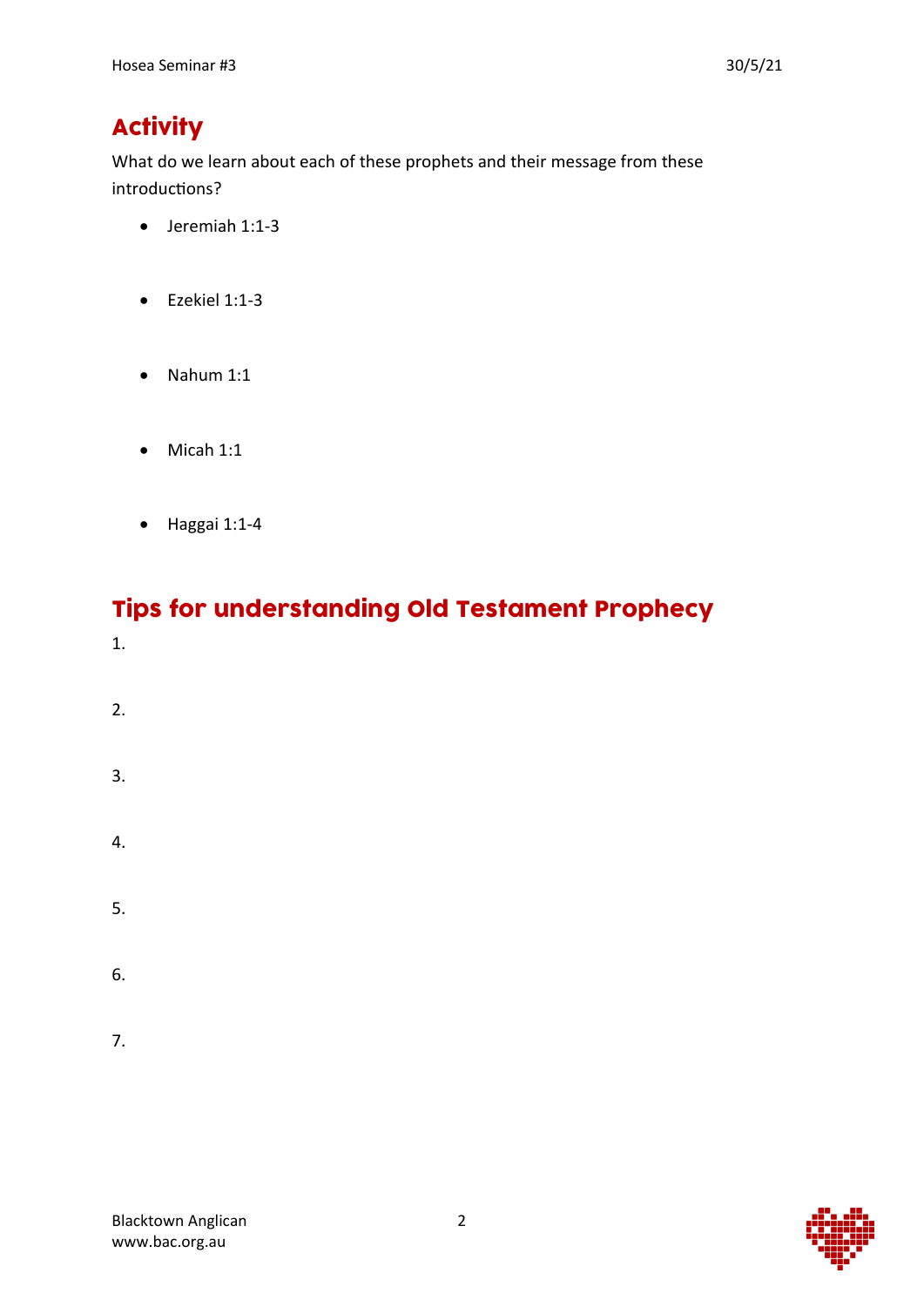### **Activity**

How do these prophets ultimately point us to the work of Jesus?

- Isaiah 65:17-19
- Jeremiah 31:31-34
- Joel 3:14-17
- Zechariah 14:8-11
- Malachi 3:16-18

### Is there prophecy today?

Impact of Jesus (Hebrews 1:1-2; John 1:1, 14)

"Prophet" in the New Testament (Ephesians 4:!1; Romans 12:6; 1 Corinthians 12:10)

*See also: 1 Thessalonians 5:20-22; 1 Corinthians 14:29*